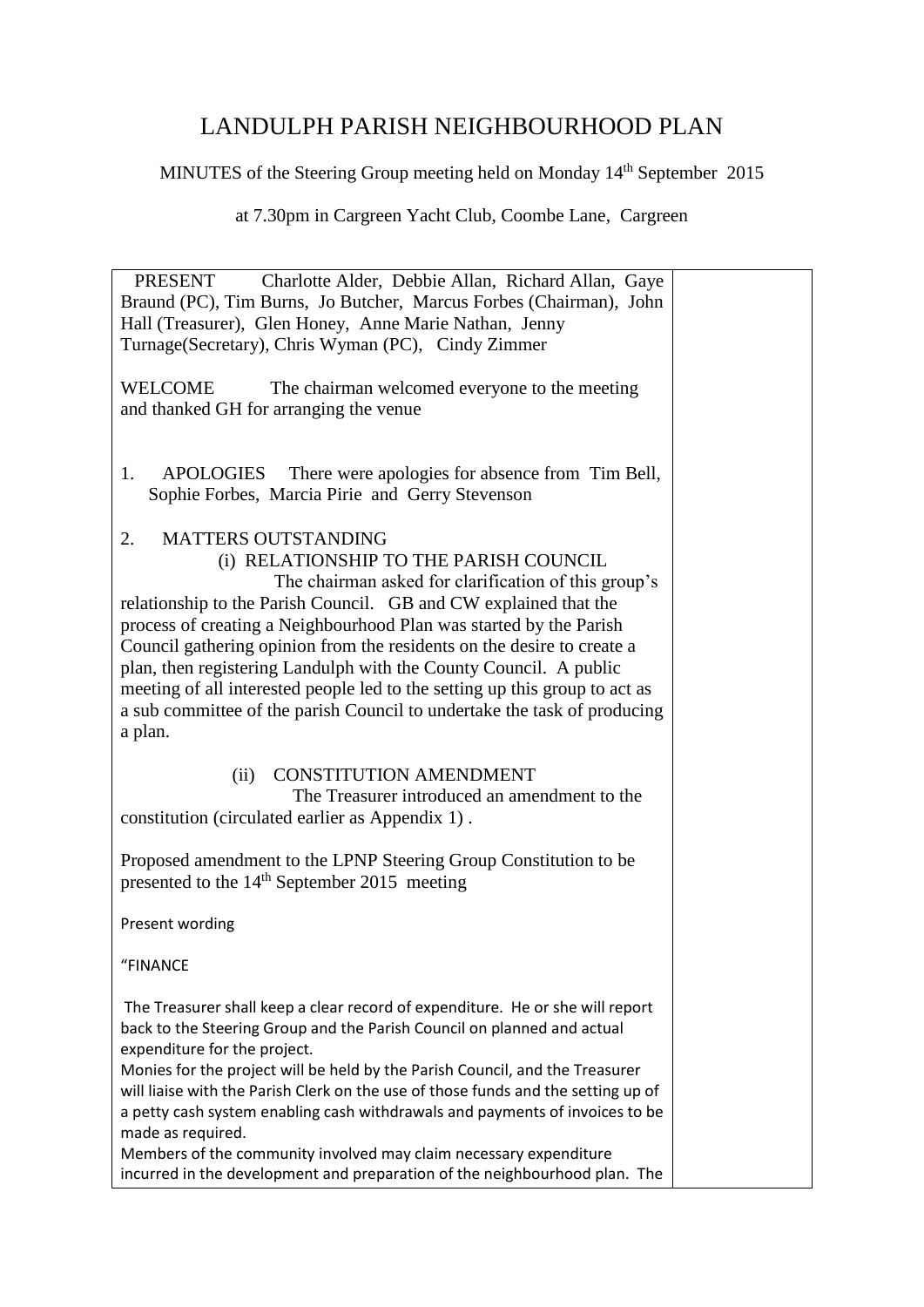| Treasurer will establish and agree with the Steering Group on procedures for<br>claiming expenses."                                                                                                                                                                                                                                                                                                                                                                                                                                                                                                                                                                                                                                                                                                                                                                                                                                                                                                                                                                                      |  |
|------------------------------------------------------------------------------------------------------------------------------------------------------------------------------------------------------------------------------------------------------------------------------------------------------------------------------------------------------------------------------------------------------------------------------------------------------------------------------------------------------------------------------------------------------------------------------------------------------------------------------------------------------------------------------------------------------------------------------------------------------------------------------------------------------------------------------------------------------------------------------------------------------------------------------------------------------------------------------------------------------------------------------------------------------------------------------------------|--|
| TO BE REPLACED BY THIS AMENDED WORDING                                                                                                                                                                                                                                                                                                                                                                                                                                                                                                                                                                                                                                                                                                                                                                                                                                                                                                                                                                                                                                                   |  |
| "FINANCE                                                                                                                                                                                                                                                                                                                                                                                                                                                                                                                                                                                                                                                                                                                                                                                                                                                                                                                                                                                                                                                                                 |  |
| "The Treasurer shall open a bank account in the name of Landulph Parish<br>Neighbourhood Plan.<br>The Treasurer will keep a clear record of all income and expenditure.<br>Members of the community involved may claim necessary expenditure<br>incurred in the development and preparation of the neighbourhood plan. The<br>Treasurer shall establish and agree with the Steering group on procedures for<br>claiming expenses.<br>The Treasurer shall report to each Steering Group Meeting on planned and<br>actual expenditure and receipts."                                                                                                                                                                                                                                                                                                                                                                                                                                                                                                                                       |  |
| The meeting agreed to add the following "and liaise and inform the Parish<br>Council". Also to add as a final sentence "The accounts shall be examined<br>annually"                                                                                                                                                                                                                                                                                                                                                                                                                                                                                                                                                                                                                                                                                                                                                                                                                                                                                                                      |  |
| The expanded amendment was proposed by TRB and seconded by GH. It was<br>carried unanimously.                                                                                                                                                                                                                                                                                                                                                                                                                                                                                                                                                                                                                                                                                                                                                                                                                                                                                                                                                                                            |  |
| (iii) COMMITTEE STRUCTURE Following on from<br>a decision to create smaller working committees taken at our last meeting<br>(item 8 What next?), this meeting agreed that a working group of about 10<br>should be formed made up as:-<br>Chairman MF<br>Communications (web site) TCB/CA<br>Liaison with community<br>DA/RA<br>Treasurer JH<br>Secretary JT<br>Survey matters<br>GH<br>Fund Raising JB<br>Parish Council<br>GS/CW/GB<br><b>Consultations TRB</b><br>It is intended that as and when tasks are developed this core will expand so<br>each member may lead a further ad hoc group of eager residents.<br><b>APPROVAL OF MINUTES</b><br>3.<br>The minutes of the meeting held<br>on 13 <sup>th</sup> August 2015 were signed as a true record.<br>5<br>TREASURER'S REPORT<br>JH reported that $£7.00$ had been<br>paid out for hire of CYC for this meeting. There were no other<br>changes. He reiterated that if folk want to donate funds to the account<br>they should send cheques to him made out to Landulph Parish<br>Neighbourhood Plan.<br>PROGRESS REPORTS<br>6 |  |
| FUND RAISING JB reported that she had researched<br>(i)<br>costings for flyers, leaflets, postage etc and received estimates of<br>expenses from TRB (consultations) and CA, TCB and JH (web page).                                                                                                                                                                                                                                                                                                                                                                                                                                                                                                                                                                                                                                                                                                                                                                                                                                                                                      |  |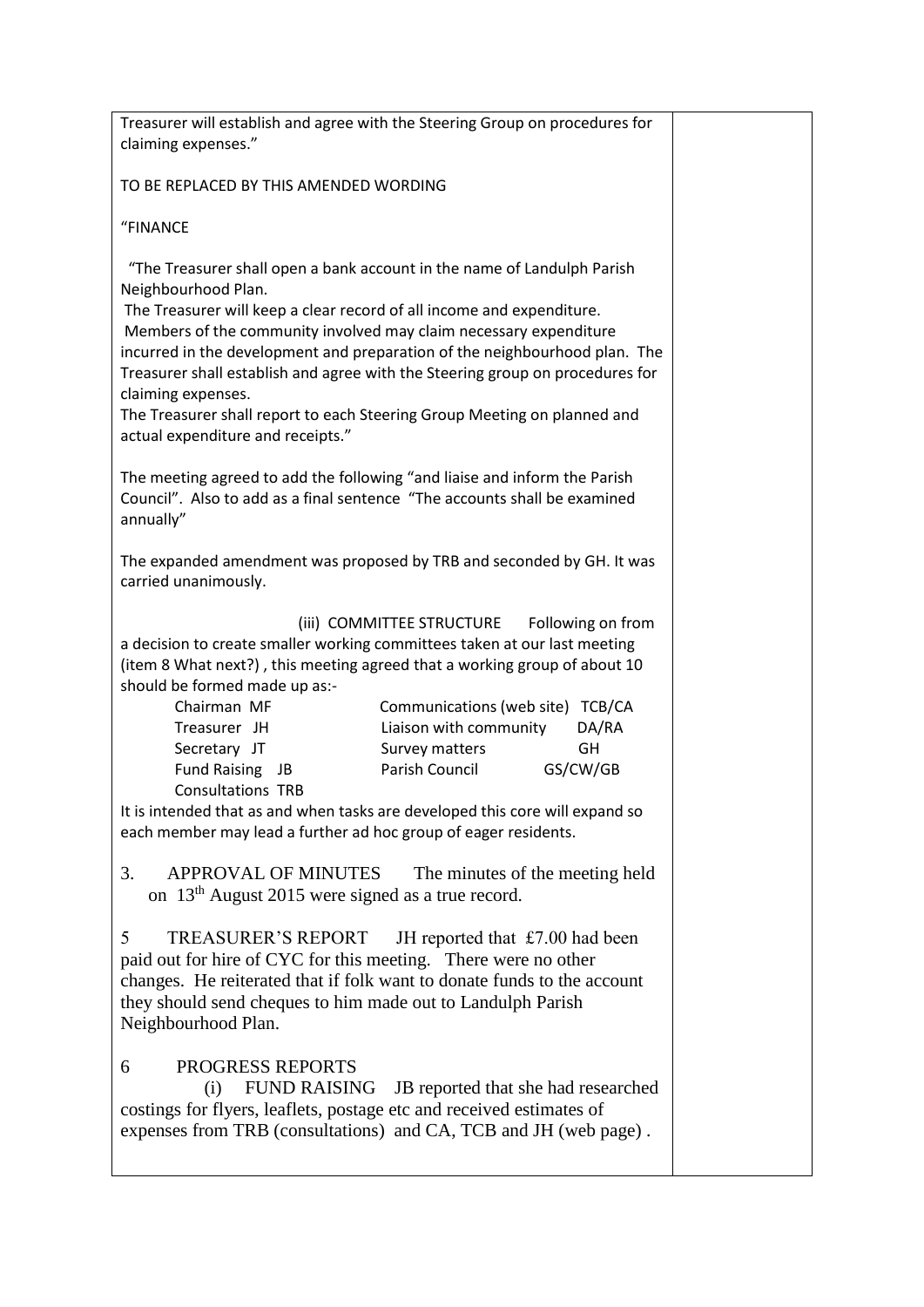| GH said he understands that Cornwall County will supply maps free of                                                                                                                                                                                                                                                                                                                                                                    |                                                                         |
|-----------------------------------------------------------------------------------------------------------------------------------------------------------------------------------------------------------------------------------------------------------------------------------------------------------------------------------------------------------------------------------------------------------------------------------------|-------------------------------------------------------------------------|
| charge via Cathy Hopkins and he will research the use of a film                                                                                                                                                                                                                                                                                                                                                                         | JB to complete                                                          |
| covering.                                                                                                                                                                                                                                                                                                                                                                                                                               | grant application                                                       |
| JB confirmed various dates needed at the meeting and will complete the<br>application form as soon as possible. She said that the funds could be<br>available 2 weeks after the form is processed. A further grant<br>application can be made in 6 months time, ie April 2016,<br>JB can begin preparing this second application as soon as requirements<br>are known so will need to be continually informed of estimated<br>expenses. | All obtain<br>estimates asap<br>and inform JB                           |
|                                                                                                                                                                                                                                                                                                                                                                                                                                         |                                                                         |
| OTHER NEIGHBOURHOOD PLANS AND WEBSITES<br>(ii)<br>JH reported that he had examined 8 other sites and found many<br>similarities. There were various good and bad points about each.<br>CA reported on behalf of TCB on various possible                                                                                                                                                                                                 | Carried forward                                                         |
| domain names, design and running costs for a web site. Various                                                                                                                                                                                                                                                                                                                                                                          | CA, TCB, JH                                                             |
| possibilities were discussed including using the Parish site. CA, TCB<br>and JH will pursue this aiming to set up a site to run for 3 years asap.<br>The meeting agreed that a web site cannot fulfil all the                                                                                                                                                                                                                           | Research and set<br>up web site                                         |
| requirements of public consultation and involvement so personal                                                                                                                                                                                                                                                                                                                                                                         |                                                                         |
| delivery of printed information to each dwelling in the parish, use of<br>flyers in the newsletter, leaflets at events, updates in the newsletter and<br>displays will all play a very important part. DA and RA agreed to take<br>on the role of coordinating liaison between this group and the parish<br>residents                                                                                                                   | DA, RA to<br>produce a flyer<br>for the next issue<br>of the newsletter |
| GH agreed to undertake responsibility for the blackboard<br>information site at "Gerry's Corner" as needed.                                                                                                                                                                                                                                                                                                                             | due now and<br>future issues.                                           |
| (iii) CONSULTATION/FOCUS GROUPS<br>TRB outlined his plans<br>for these group meetings and said he would be calling on members for<br>help at the events. The meeting felt his ideas already circulated were<br>pretty comprehensive and well thought out.                                                                                                                                                                               |                                                                         |
| After a short discussion it was agreed that the LMH should be the venue<br>for consultation meetings. TRB will liaise with Nikki Gill to arrange                                                                                                                                                                                                                                                                                        | TRB to arrange<br>booking of LMH                                        |
| dates.<br>CZ volunteered to have her phone number quoted as a point of<br>contact in information sent to residents.<br>TRB asked for more suggestions of topics for the business groups to be<br>sent to him asap.                                                                                                                                                                                                                      | All send business<br>group suggested<br>topics to TRB                   |
| (iv) LAND SURVEYS<br>GH had circulated details of a typical survey.<br>He and JB quoted various estimates ranging from £300 to several<br>thousand pounds. It was agreed that the group will need further advice<br>on the nature of survey needed when specific sites are identified.                                                                                                                                                  |                                                                         |
| (v) COMMUNICATIONS CA/TCB this was dealt with as part of<br>item $5(ii)$ .                                                                                                                                                                                                                                                                                                                                                              |                                                                         |
|                                                                                                                                                                                                                                                                                                                                                                                                                                         |                                                                         |